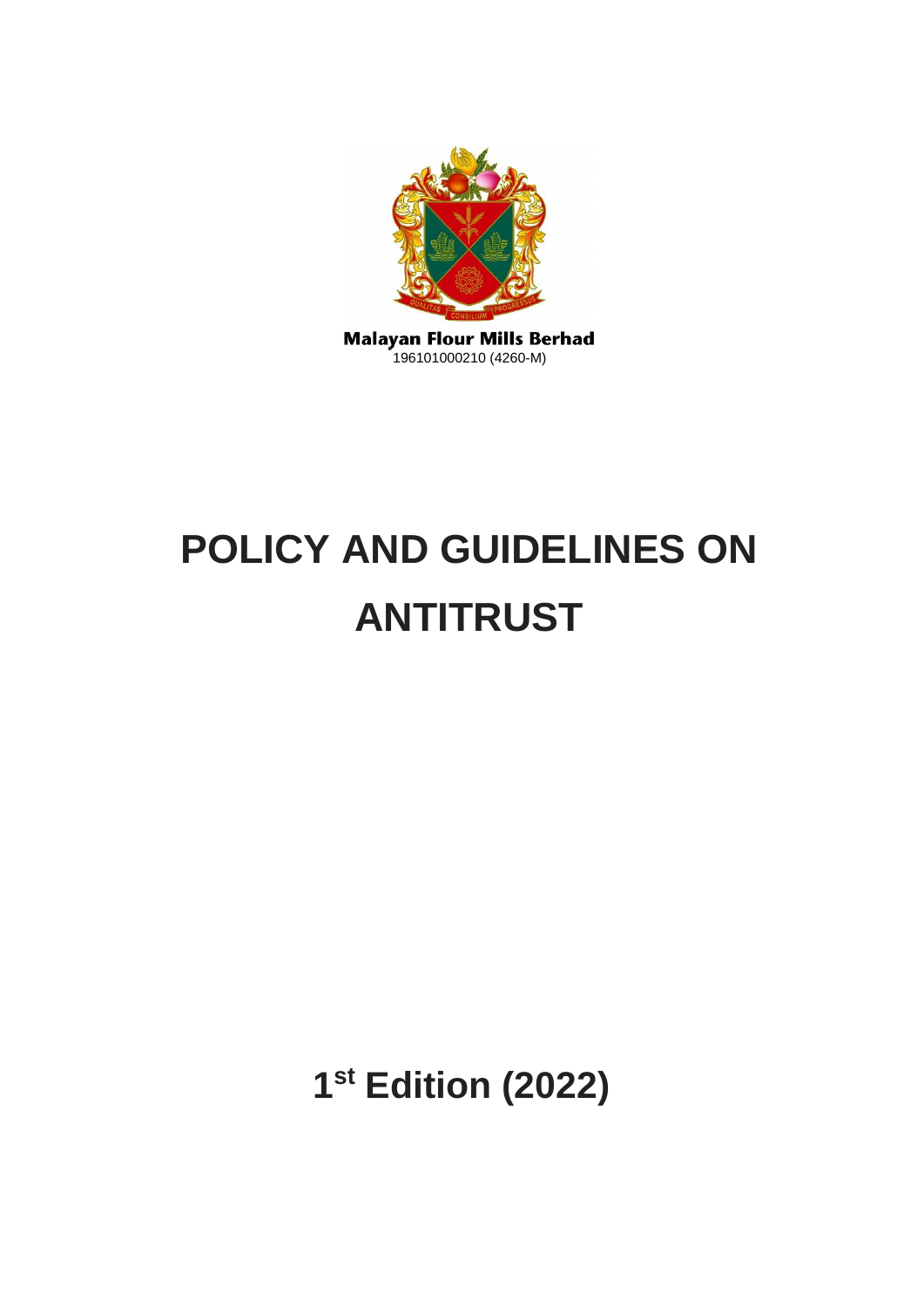## **1. Overview**

- 1.1 The purpose of this Policy is to set forth the general principles and rules of the antitrust and competition law that shall guide the activities undertaking by Malayan Flour Mills Berhad ("MFM") and its subsidiaries (collectively referred to as "MFM Group" and individually referred to as "the Company") as well as all members of the Board of Directors and officers of any entity within MFM Group and all of MFM Group's employees, including those who are engaged on a permanent employment contracts, fixed-term employment contracts or part-time employment contracts regardless of location or job description (collectively referred to as "MFM Group's Personnel") .
- 1.2 The Company believes in competing vigorously, honestly, and in compliance with both this Policy and the antitrust laws. It is therefore the responsibility of every MFM Group's Personnel to comply fully with all applicable antitrust and competition laws in the performance of their duties on behalf of the Company.
- 1.3 Any violation of the antitrust laws can have serious consequences for the Company and for each and every director and employee as an individual. Fines, damages, and imprisonment for violations can be significant, as can the loss of reputation and business. Even where no violation ultimately is found to have occurred, the costs incurred in defending the Company and MFM Group's Personnel (legal expenses, time, and interruption of normal business operations) can be substantial.
- 1.4 MFM Group's Personnel have a duty to report suspected or known violations of this Policy. To report such suspicion or any known violation, MFM Group's Personnel should submit MFM Group's Whistle Blowing Report Form to the General Manager, Group Human Resources as directed in Section 6.1 of the Standard Operating Procedures & Policy (SOPP) on Whistle Blowing. It is the Company's policy that employees will suffer no retaliation for reporting potential compliance concerns.

## **2. Scope**

- 2.1 This Policy applies to: (1) MFM Group's Personnel, and (2) all Third Parties performing services for or on behalf of MFM Group anywhere in the world, including, but not limited to, distributors, brokers, and vendors such as: agents, intermediaries, consultants, representatives, contractors, suppliers, joint venture partners, and other business partners (collectively, "Third Parties"). All MFM Group's Personnel and Third Parties are expected to comply with this Policy and all applicable antitrust and competition laws as a condition to doing business with and receiving payment from the Company.
- 2.2 This policy is only a general guide and cannot possibly address every situation you may face while working for the Company. All questions about the application of the antitrust laws to your activities or the activities of others should be referred to the Managing Director of MFM or an attorney appointed by the Company.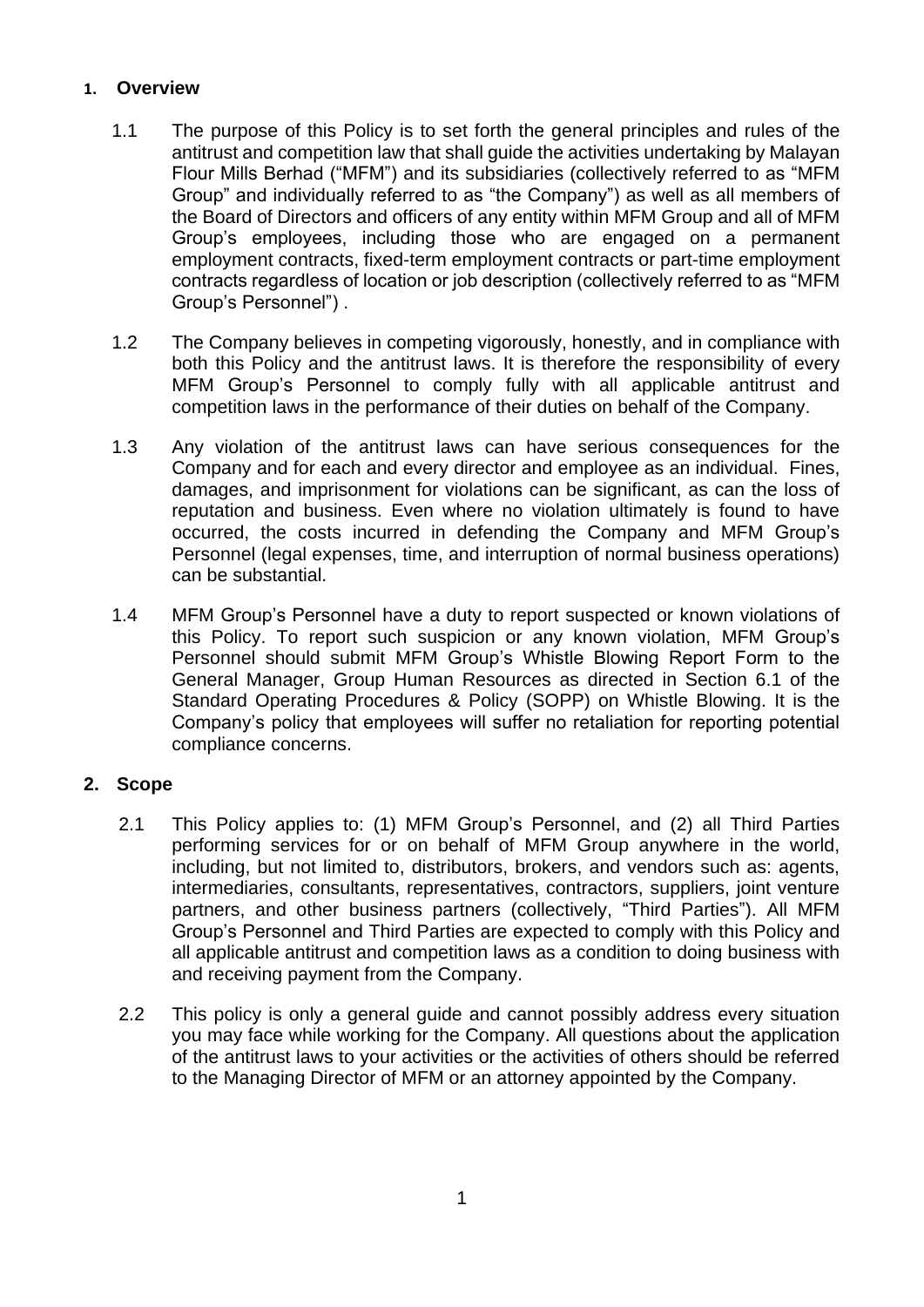## **3. Statements of Policy**

- 3.1 The Company complies with all applicable antitrust and competition laws wherever it does business. The antitrust laws are designed to protect and promote fair competition. The basic premise of the antitrust laws is that each company must make its business decisions independently of other competitors. Accordingly, the antitrust laws prohibit agreements among competitors that harm competition.
- 3.2 An agreement is an exchange of assurances that the parties to the agreement will act or not act in a certain way. The concept of "agreement" is defined very broadly under the antitrust laws and does not require a written agreement. Illegal antitrust agreements between competitors can be inferred from circumstances and to prove an agreement existed, the government or plaintiff does not need to rely on the existence of any writing.
- 3.3 Any agreements between competitors to directly or indirectly fix, raise, lower, stabilise prices or other factors that affect prices are illegal and strictly prohibited.
- 3.4 Any agreements to allocate markets, customers or territories between competitors are also illegal and strictly prohibited.
- 3.5 You should not discuss or exchange prices or share or receive any competitively sensitive information with the Company's competitors directly or indirectly through third parties, including, for example, information related to the timing of price changes, costs, margins, terms and conditions of sale, discounts and rebates, capacities, competitive bids for business, undisclosed projects, strategies, or business plans, customer lists, compensation or any other similar information.

Nevertheless, you may obtain competitive intelligence from lawful sources such as customers or publicly available information (e.g., earnings calls, company websites, industry publications and news articles). MFM Group's Personnel should always clearly identify the source of the competitive intelligence when sharing such information with other MFM Group's Personnel. If you have any questions about appropriate sources of competitive intelligence, please consult the Managing Director of MFM or an attorney appointed by the Company.

- 3.6 Tying the purchase of one product to the purchase of another may violate antitrust laws if done so in a manner that forces customers to purchase unwanted products to get the desired products. Bundling of products for may be permissible where both products are separately available but consult the Managing Director of MFM or an attorney appointed by the Company with any questions prior to implementation.
- 3.7 Charging similarly situated customers different prices can violate antitrust laws if it is done with the intent of harming other competitors. However, it is permissible to charge customers different prices, so long as it is not done with the intent to harm fair competition and is justified by the specific circumstances related to the customer or transaction. Consult the Managing Director of MFM or an attorney appointed by Company and submit relevant agreements for review if concerns arise.